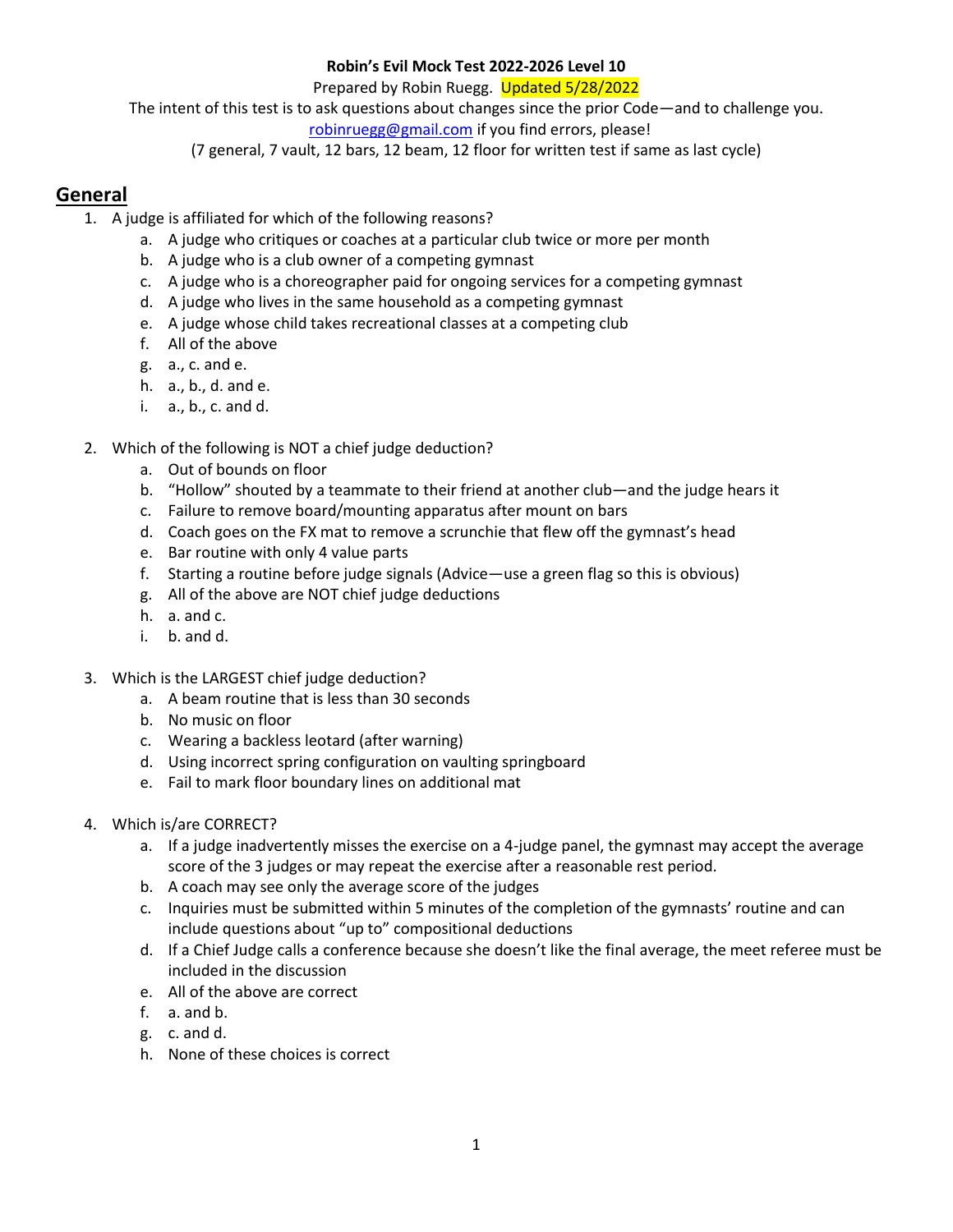5. What is the average score for these scores on a 4-judge panel?

J1: 7.8 J2: 8.7 J3: 7.9 J4: 8.65

- a. 8.25
- b. 8.275
- c. 8.2625
- d. 8.3
- e. Wait a minute! These scores are out of range and CJ needs to call a conference
- f. None of the answers are correct
- 6. Level 10 gymnast has 2A's, 2B's, 2C's and 1 E. She fulfills all her Special Requirements and has 0.2 in CV (Connective Value Bonus). What is her Start Value?
	- a. 9.5
	- b. 9.6
	- c. 9.7
	- d. 9.8
	- e. 9.9
	- f. 10.0
	- g.  $10 + 0.1$
	- h. Gah! Are you really making me figure this out?!
- 7. What is the MAXIMUM total deduction for the following errors on UB, BB or FX? --Arm swings on landing to maintain balance
	- --Pikes down on an element
	- --Bent legs on an element
		- a. 0.5
		- b. 0.55
		- c. 0.6
		- d. 0.65
		- e. 0.7
		- f. 0.75
		- g. 0.8

# **Vault**

- 8. Gymnast starts running down the vault runway, and the chief judge looks up just as she hits the vault table. The chief judge never raised her flag. Which is CORRECT?
	- a. Judge the vault and apply a 0.5 penalty to the score
	- b. Gymnast can compete only 1 more vault
	- c. Gymnast can compete 2 more vaults; CJ applies 0.5 penalty to the next completed vault
	- d. Gymnast can compete 2 more vaults; CJ applies 0.5 penalty to the score of the highest vault
	- e. Gymnast gets a talking to by her coach and never makes this mistake again
	- f. Gymnast's parent realizes she needs glasses and makes an appointment with an optometrist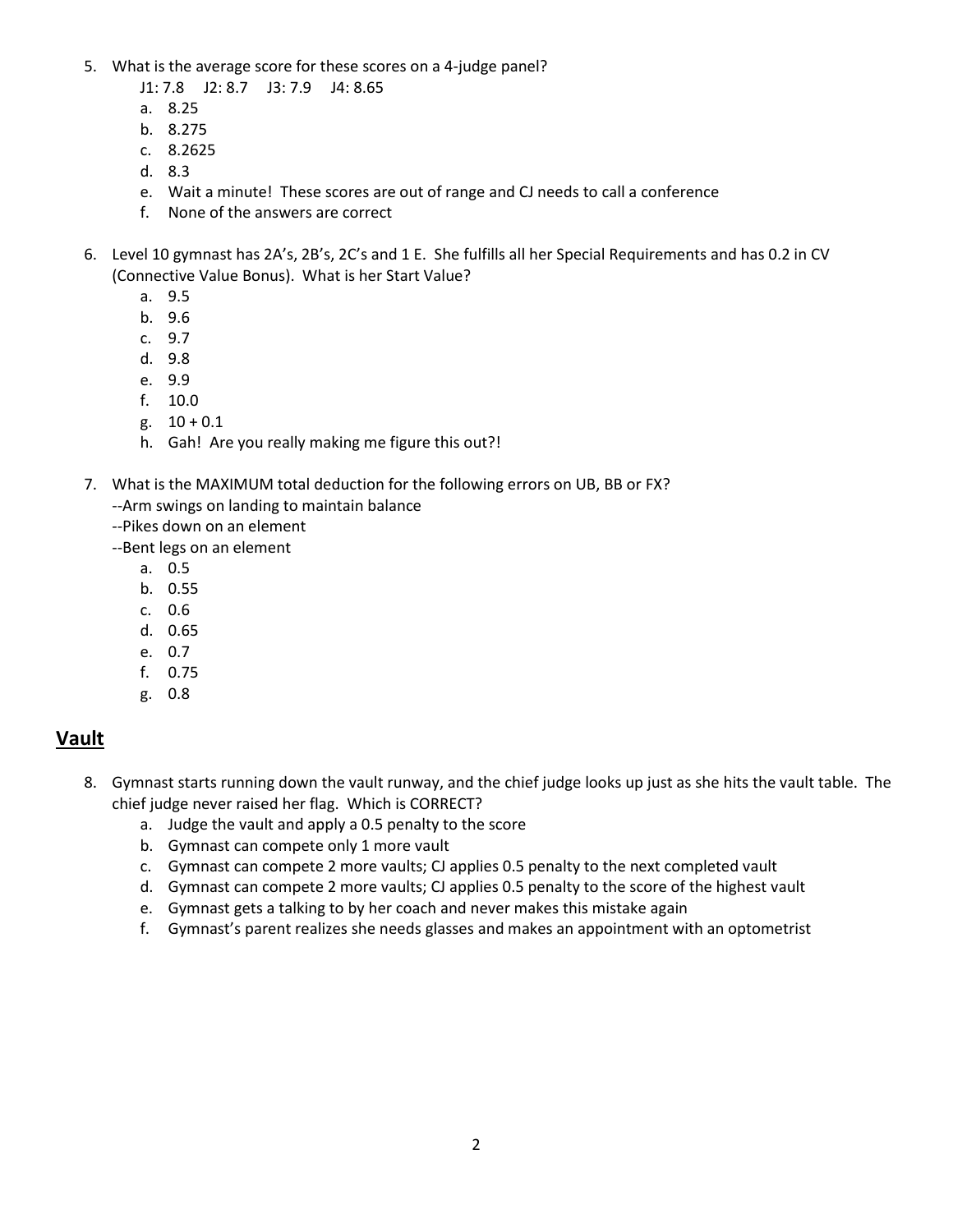- 9. What is the total MAXIMUM deduction for:
	- --Flexed feet on the first flight phase
	- --Hip Angle on the first flight phase

--Prescribed LA turn begun too early in the support/repulsion phase

- a. 0.6
- b. 0.7
- c. 0.8
- d. 0.9
- e. 1.0
- f. 1.1
- g. Void the vault
- 10. Which deduction is CORRECT regarding twisting (Long axis turns also called LA turn)?
	- a. LA turn begun too late in the second flight phase ^0.5
	- b. Late completion of the twist in the second flight phase ^0.3
	- c. Incomplete LA turn on the first flight phase ^0.2
	- d. Prescribed LA turn begun too early in the support/repulsion phase ^0.3
	- e. Insufficient exactness of LA turn in second flight phase ^0.2
- 11. True or False: If gymnast hops with both hands at the same time (simultaneously) during the support/repulsion phase, deduct a flat 0.3
- 12. Which of the following statements is CORRECT?
	- a. If coach spots during vault deduct 0.5
	- b. Failure to use safety zone mat for front handspring onto board or round-off entry vaults VOID
	- c. Gymnast runs and stops, then runs again but hits board and hits the vault table and bounces off. She then does a vault and scores 9.3. Her final score is 8.8
	- d. Coach announces that gymnast will do a Tsukahara layout but gymnast performs a piked Tsukahara. Judge the vault with a 9.5 Start value for the piked Tsukahara with no other penalty
	- e. Deduct 0.5 for coach standing between the board and vault table for a Yurchenko-full vault
	- f. If coach catches a falling gymnast, deduct 0.5 for the spot and 0.5 for the fall
	- g. All of the above statements are correct
	- h. a. and b.
	- i. c. and d.
	- j. b. and d.
- 13. What is the total MAXIMUM deduction for the following errors?
	- --Insufficient dynamics

--Feet flexed on the first flight, support and second flight phases

- --shoulder angle on the support/repulsion phase
	- a. 0.6
	- b. 0.65
	- c. 0.7
	- d. 0.75
	- e. 0.8
	- f. 0.85
	- g. 0.9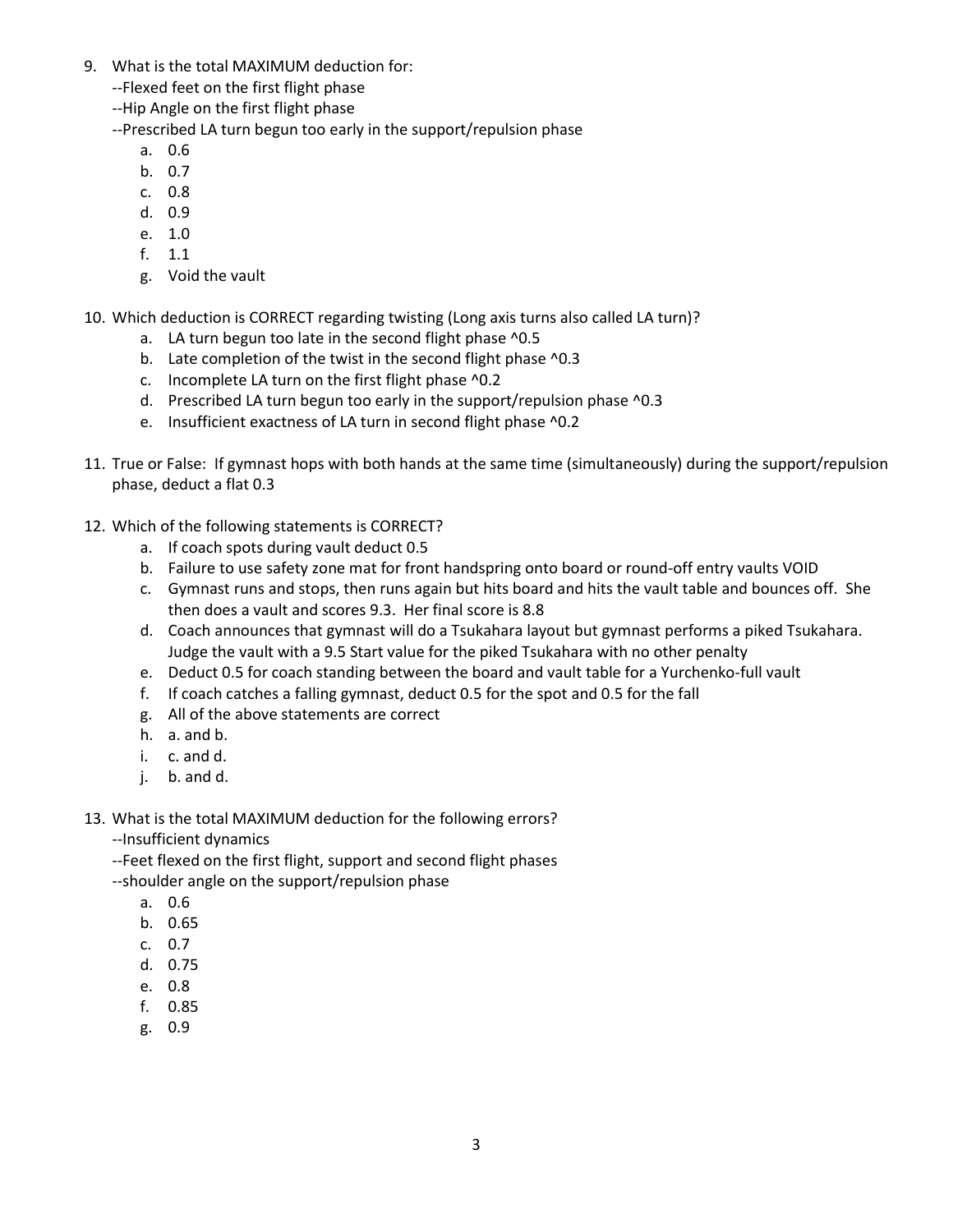14. What is the total MAXIMUM deduction for the following landing errors?

--Direction

--Incorrect body posture

--Trunk movements to maintain balance

- a. 0.7
- b. 0.75
- c. 0.8
- d. 0.85
- e. 0.9
- f. 0.95
- g. 1.0

# **Bars**

15. Which of the follow statements is CORRECT?

- a. Gymnast gets credit for 2 clear hip circles to handstands if she performs a short cast to handstand (<20 $^{\circ}$ ) of vertical) to a Clear hip to handstand AND a cast to handstand to Clear hip to handstand
- b. Any uneven bar element may receive value part credit three times if preceded or followed by a different element listed in the COP
- c. The same "D" or "E" element performed a second time in a different connection receives D/E bonus twice
- d. If the same element is performed a third time, award the Special Requirement
- e. The same element performed a  $3<sup>rd</sup>$  time can be used for CV Bonus
- f. All of the above are correct
- g. a. and c.
- h. b. and d.
- 16. How many flat 0.1 deductions are listed?

--Facing the same direction throughout exercise

--Does only an element with C turn (does NOT have forward element or element from Group 3/6/7)

--Lacking 2 bar changes

--Does a squat on the LB, then falls on the HB and crawls up and does a cast squat on to resume her routine

- a. 0
- b. 1
- c. 2
- d. 3
- e. 4
- 17. How many "D" elements are listed?

--Clear hip circle to handstand with ½ turn to reverse, L or mixed L grip

- --Stalder backward to handstand with hop-grip change in handstand phase
- --Stalder backward to handstand with ½ turn in handstand phase to reverse, L or mixed-L grip
- --Stalder backward on HB through handstand with counter straddle to hand on HB (Ricna-Straddle)
	- a. 0
	- b. 1
	- c. 2
	- d. 3
	- e. 4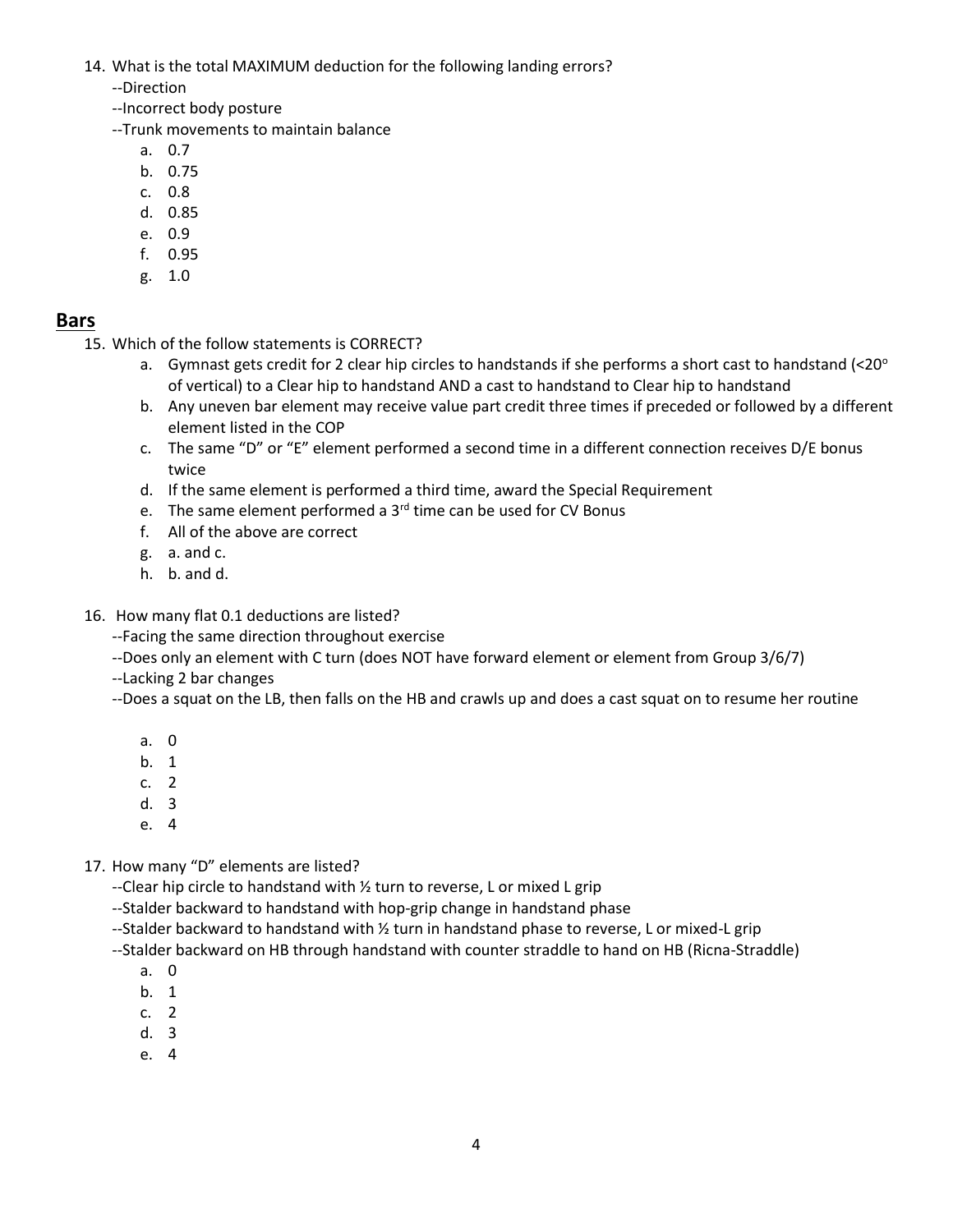- 18. Gymnast attempts a Tkatchev, touches the HB but falls. She then repeats the Tkatchev, this time successfully completing it. What value does she get for the second Tkatchev?
	- a. No VP credit—it's the  $2^{nd}$  time doing the same skill
	- b. Gets VP credit but no D bonus
	- c. Gets no SR, no VP and no D bonus credit
	- d. Receives VP and D bonus but no SR credit as she got the SR the first time
	- e. Receives VP, D bonus and SR credit
	- f. I don't know what you're talking about! (Ok, VP is Value Part and SR is Special Requirement. Learn the lingo!)
- 19. Which of the following elements are "E" level skills?
	- a. Clear hip circle to handstand with 1/1 pirouette
	- b. Giant circle backward to handstand with  $1\frac{1}{2}$  turn in handstand phase
	- c. Stalder circle backward to handstand with 1/1 pirouette in handstand phase
	- d. Pike sole circle backward to handstand with 1/1 turn in handstand phase (Maloney)
	- e. Dismount: Toe-on to salto forward piked with 1/1 turn
	- f. All of the above are "E" level skills
	- g. a., c. and d.
	- h. b. and e.
	- i. a., b., and c.
	- $j.$  c., d. and e.
- 20. Gymnast does a Piked sole circle backward to handstand with ½ turn in handstand phase to a Jaeger piked. What is the value?
	- a. C + D +0.1 CV
	- b.  $D + E + 0.2$  CV
	- c. C + E +0.1 CV
	- d.  $D + D + 0.2$  CV
	- e.  $E + E + 0.2$  CV
	- f. None of the above
- 21. Gymnast does a giant with 1/1 turn + Clear hip circle to HS + Double back tucked dismount. What is the value?
	- a.  $D + C + C + 0.2$  CV total
	- b.  $C + C + C + 0.2$  CV total
	- c.  $D + C + C + 0.1$  CV total
	- d.  $D + C + C + 0.3$  CV total
	- e.  $C + D + C + 0.2$  CV total
	- f. A, B, C, D, E, F, G…la-la-la
- 22. What is the total MAXIMUM deduction for the following errors?
	- --Legs are apart on a double back tucked flyaway dismount
	- --Amplitude on a Tkatchev
	- --Bent arms on a Clear hip to handstand
		- a. 0.5
		- b. 0.6
		- c. 0.65
		- d. 0.7
		- e. 0.75
		- f. 0.8
		- g. 0.85
		- h. 0.9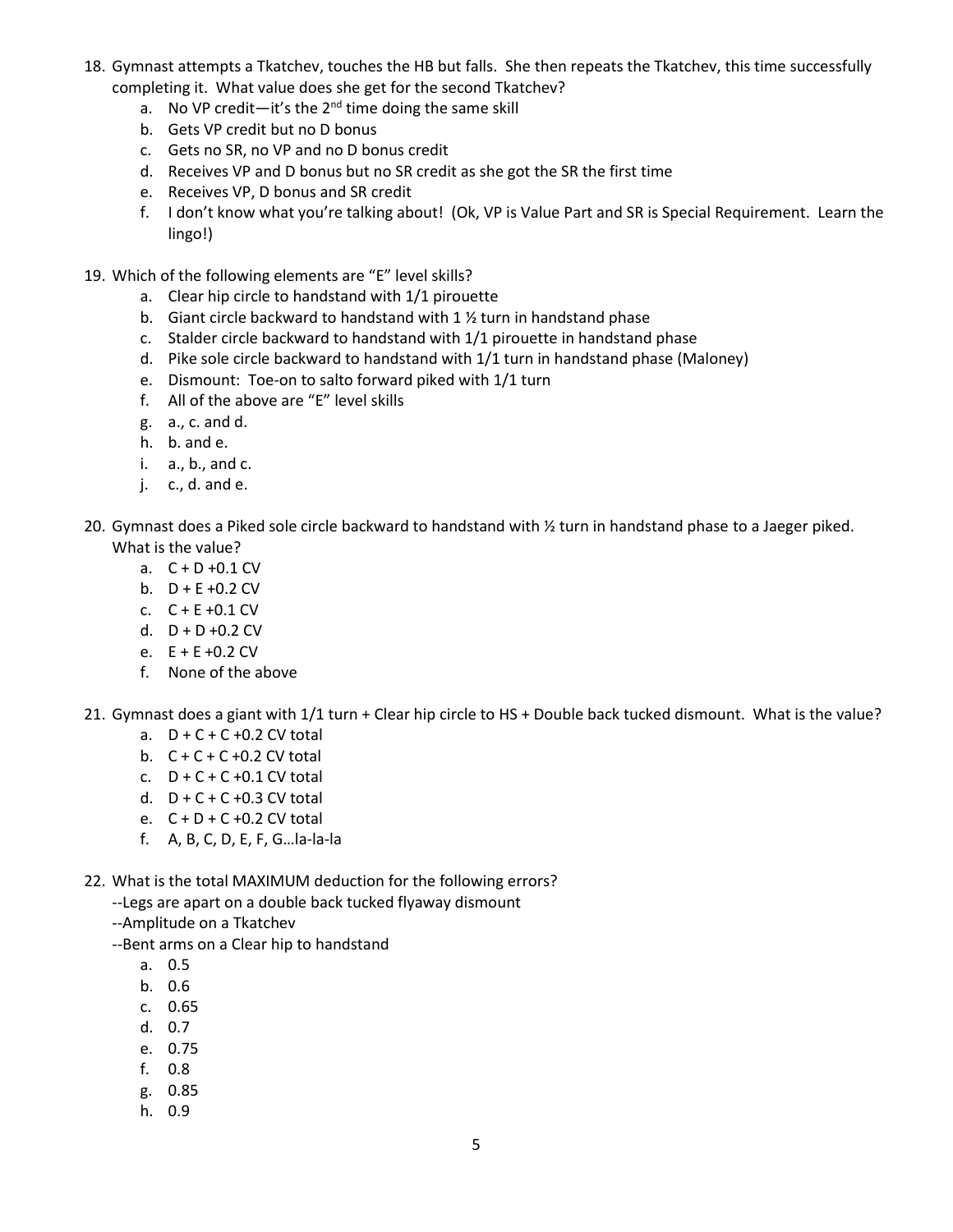#### 23. Which is the LARGEST deduction?

- a. Gymnast does a giant  $\frac{1}{2}$  turn and finishes 50° below vertical
- b. Gymnast does a "B" clear hip circle and completes circle below horizontal
- c. Gymnast takes one large step and three small steps on her dismount
- d. Gymnast squats upon landing
- e. Gymnast hits mat with her feet
- f. Gymnast takes a third run approach to mount but doesn't complete the mount
- 24. Gymnast's routine contains two "E's" and one "D." She fulfills all of her special requirements and difficulty. What is the Start Value?
	- a. 10.1
	- b. 10.0
	- c. 9.9
	- d. 9.8
	- e. 9.7
	- f. 9.6
	- g. There's not enough information for me to answer this question.
- 25. Which is CORRECT regarding technique?
	- a. A hop grip change with LA turn is considered ONE element
	- b. Hop grip change to a reverse grip can be completed after the initiation of the turn to be considered flight element
	- c. Giant circle backward hop 1/1 turn is not counted as a flight element because the grip is the same after the turn
	- d. A Pak salto's ideal amplitude is with hips at HB level at the peak of the salto and it should finish in definite clear front support position on LB
	- e. A hop-grip change to a reverse grip, followed by a  $\frac{1}{2}$  turn (180°) is considered two elements
	- f. All of the above are correct
	- g. a. and d.
	- h. b. and c.
	- i. b., c. and d.

26. What is the total MAXIMUM deduction for the following errors?

--Gymnast catches her Tkatchev successfully but then does two extra swings

--Gymnast starts on the LB and goes to the HB and dismounts without going to the LB again

--Gymnast lands too close to the bar on her dismount and causes the judge to jump

- a. 0.5
- b. 0.6
- c. 0.7
- d. 0.8
- e. 0.9
- f. 1.0
- g. 1.1
- h. 1.2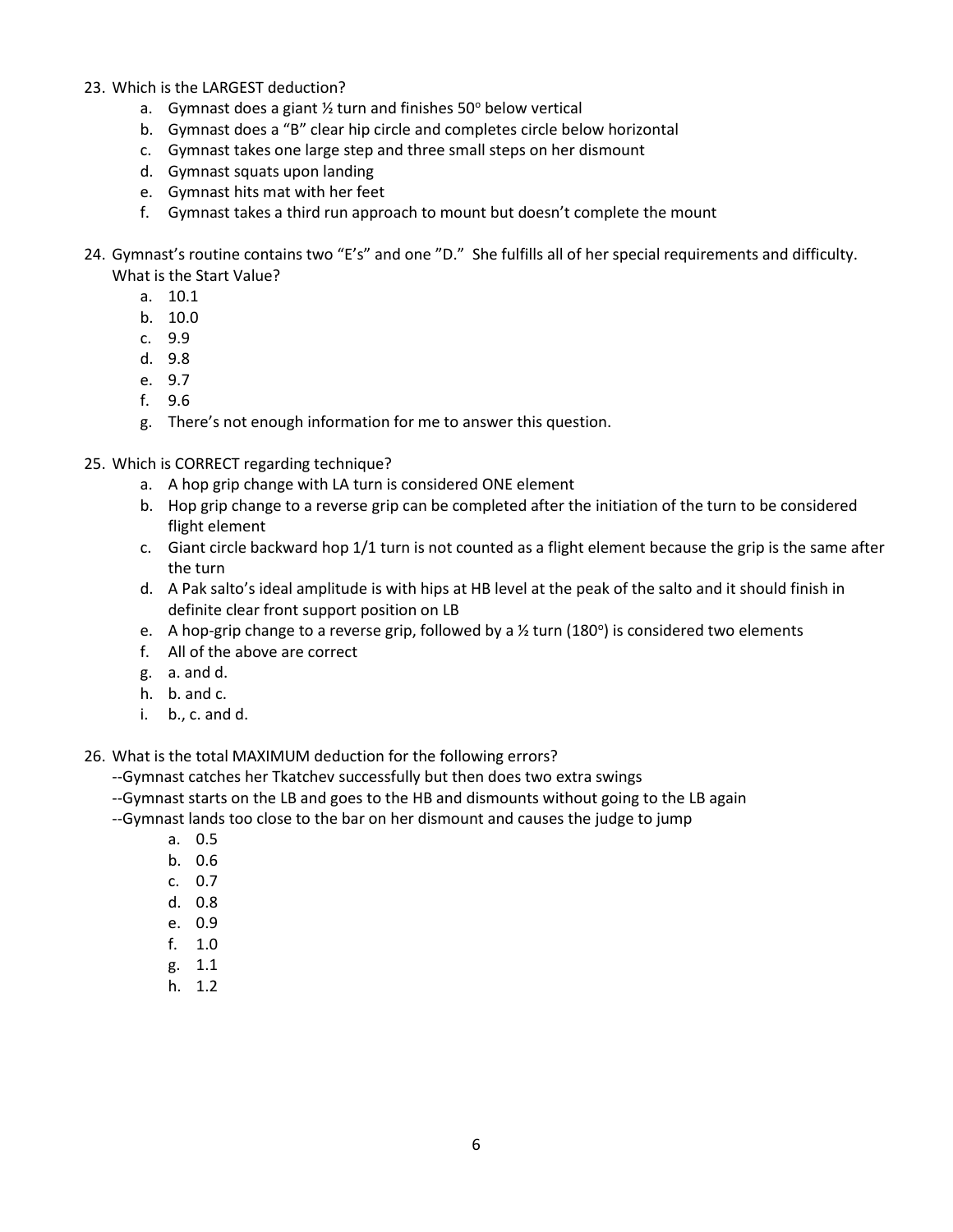# **Beam**

27. Which is CORRECT deduction?

- a. Gymnast performs two or more 180 $^{\circ}$  turn on two feet (pivot) with straight legs 0.1
- b. Gymnast performs choreography in forward and backward direction only 0.05
- c. Insufficient variation in rhythm and tempo throughout the exercise ^0.1. Consider insufficient variation in rhythm/tempo in non-value part movements and lack of fluid connection/series of disconnected elements/movements
- d. Relaxed/incorrect footwork on non-value parts throughout exercise ^0.2
- e. Incorrect body alignment, position or posture in non-Value parts throughout exercise ^0.2
- f. a. and b. are correct
- g. c., d. and e. are correct
- 28. How many "D" elements are listed?
	- --Mount: switch leg leap

--Aerial round-off

- --1  $\frac{1}{2}$  turn with hand(s) holding leg upward in 180° split position throughout turn
- --Mount: Round-off, flic-flac through HS to cross stand
	- a. 0
	- b. 1
	- c. 2
	- d. 3
	- e. 4
- 29. Which is the LARGEST Chief Judge deduction?
	- a. Failure to remove mounting apparatus after the mount
	- b. Warming up on mat after a fall
	- c. Overtime
	- d. Coach standing next to beam throughout entire exercise
	- e. These are all Up to 0.2 Chief Judge deductions
- 30. Regarding turns in tuck stand, which is INCORRECT?
	- a. If the foot of the free leg lands on the beam prior to the full rotation of the support foot and hips, the turn is considered as completed when the free foot touches the beam
	- b. Turn is completed with the support foot and hips have reached 270° rotation and the free leg touches the beam.
	- c. Deduct according to the degree of rotation of the support foot and hips at the time when free leg touches the beam.
	- d. All of the above are INCORRECT
	- e. a. and b. are incorrect
	- f. b. and c. are incorrect
- 31. Gymnast performs a Round-off flic-flac mount directly connected into a back tuck salto. What is the value?
	- a. B+C no CV bonus
	- b.  $B+C + 0.1 CV$
	- c. C+C no CV bonus
	- d.  $C+C + 0.2 CV$
	- e. D+C no CV bonus
	- f.  $D+C + 0.2$  CV bonus
	- g. B+D no CV bonus
	- h. B+D +0.2 CV bonus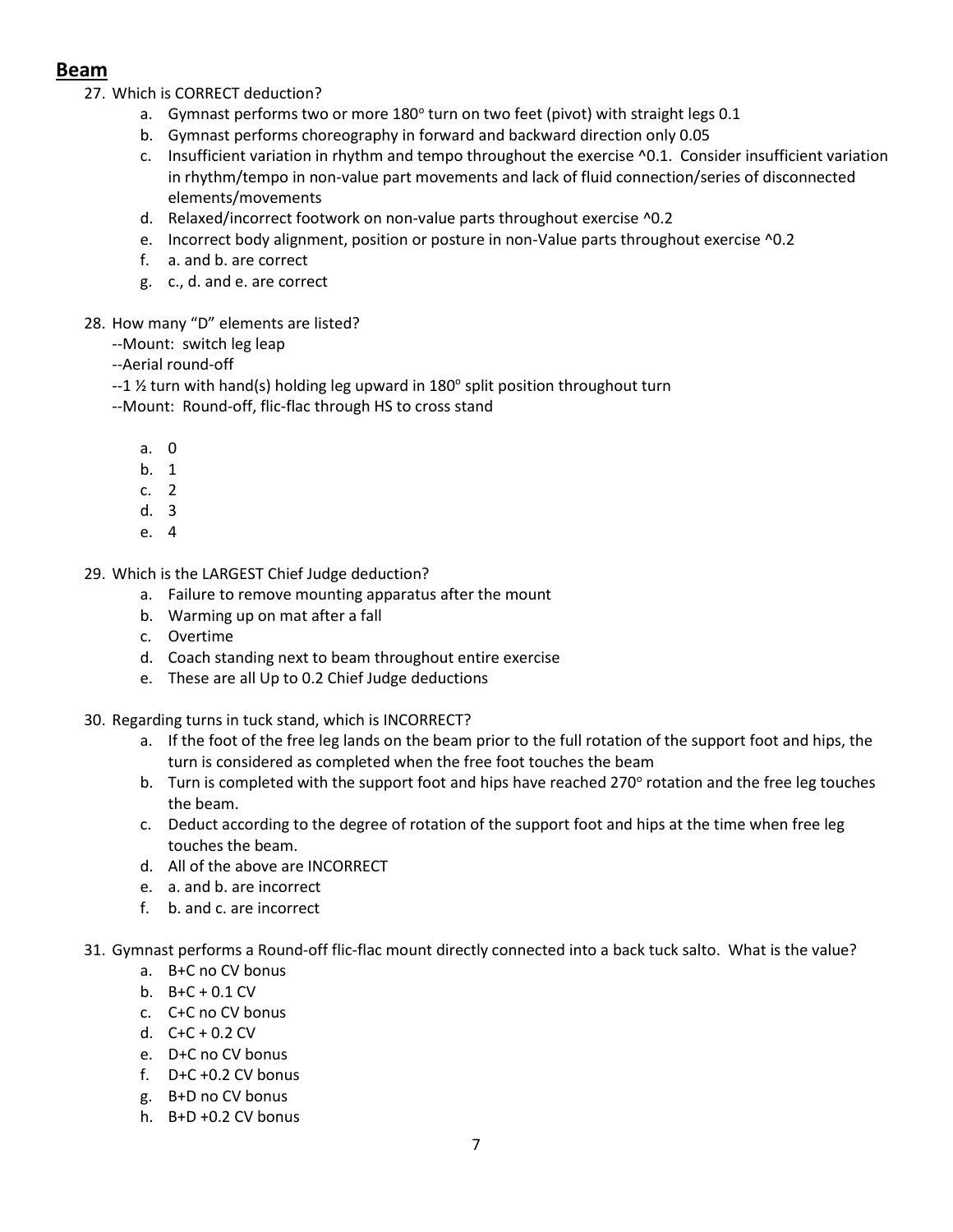- 32. Which is INCORRECT regarding deductions for artistry?
	- a. Quality of expression (projection, focus) is 0.05-0.1
	- b. Quality of movement to reflect personal style is 0.05-0.1
	- c. Lack of originality in choreography is 0.05-0.1
	- d. Lack of variety in choreography (poses, phrases, connections) for example unnecessary adjustments and/or steps without choreography is 0.05-0.1
	- e. Artistry is in the eye of the beholder so there is no deduction
	- f. c. and e.
	- g. d. and e.
	- h. c. and d.
	- i. a., b. and c.
- 33. How many "E" elements are listed?
	- --Salto forward tucked or piked to cross/side stand mount
	- --Round-off at end of beam-flic-flac with ¾-1/1 twist mount
	- --Round-off at end of beam-salto backward tucked or piked mount
	- --From 2-foot take-off, salto forward tucked to cross or side stand
	- --1/1 turn with hand(s) holding leg upward in 180o split position throughout turn
		- a. 0
		- b. 1
		- c. 2
		- d. 3
		- e. 4
		- f. 5

34. Gymnast has following errors. What is the total MAXIMUM deduction? --Does only backward acro elements

- --Does 2 straddle jumps, then later in routine does a straddle jump ½ turn
- --Flexes her feet on a back handspring

--Has directional error on a gainer back salto piked dismount off end of beam

- a. 0.55
- b. 0.6
- c. 0.65
- d. 0.7
- e. 0.75
- f. 0.8
- g. 0.85
- h. 0.9
- i. 0.95
- j. 1.0
- 35. Gymnast does a beam routine that is 20 seconds long. After calculating her SV and deductions, the average score is 6.1. What is the final score?
	- a. 4.1
	- b. 5.1
	- c. 5.6
	- d. 6.0
	- e. 6.1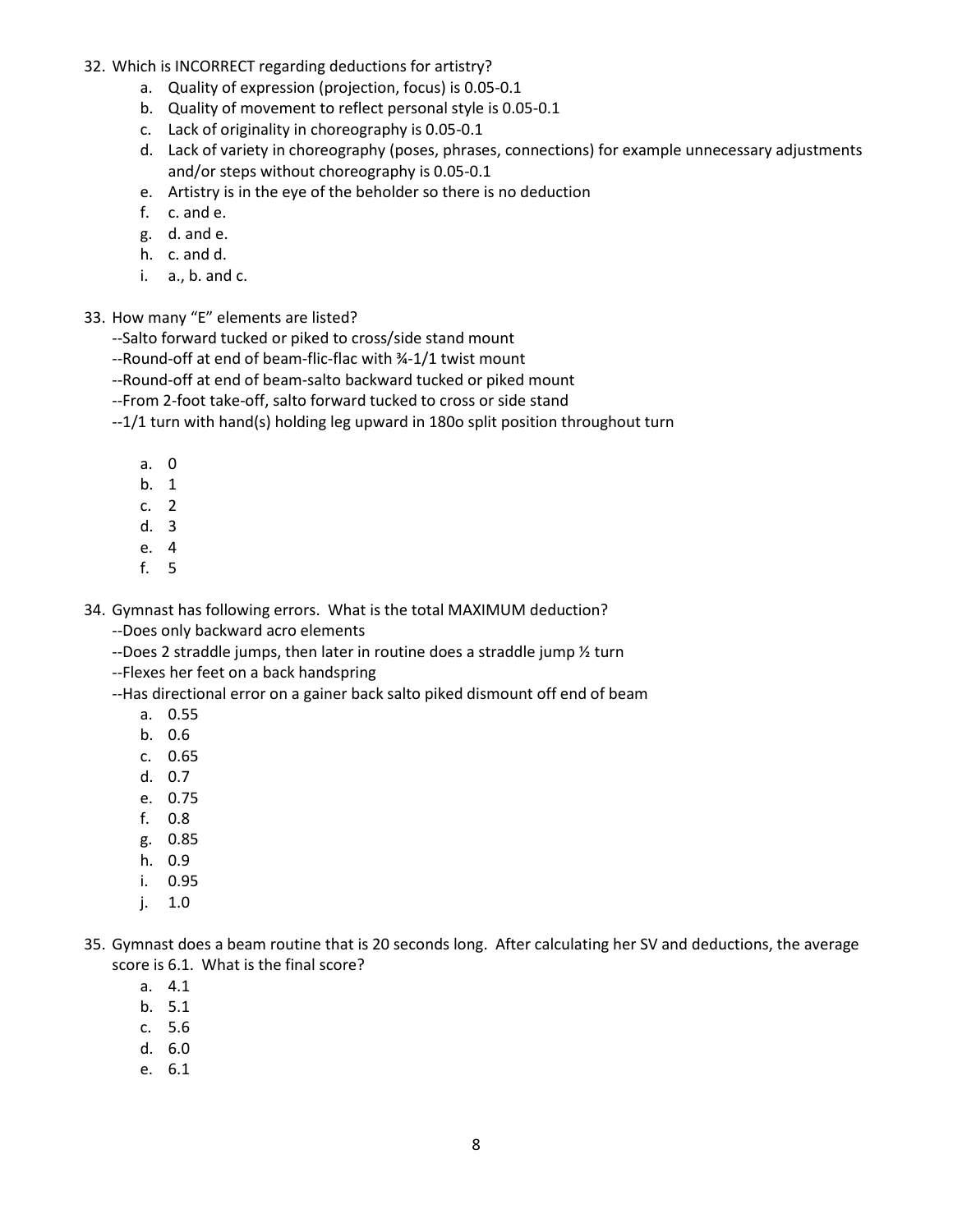- 36. Which of the following element values is/are correct?
	- a. Mount: Cartwheel with hands on springboard to finish in front support on beam: A
	- b. Dismount: Salto forward tucked with ½ turn from 1-foot (and swing through): B
	- c. Gainer salto backward stretched with leg change in flight to step-out: E
	- d. Flic-flac 1/1 twist swing down to cross straddle sit: E
	- e. Salto backward tucked in side position (across the beam): D
	- f. Jump to cross or side handstand from 1- foot (dive) or 2 feet (jump) (2 sec.): C
	- g. All of the above values are correct
	- h. b., c. and f. are correct
	- i. a., c. and d. are correct
- 37. Gymnast fulfills all her special requirements and difficulty. Additionally, she has the following elements/connections. What is her Start Value?

--Mount is a switch-leg leap

- --Flic-flac with ¾ twist to side handstand (no hold required)
- --2/1 (720°) turn with hand holding leg upward in 180° split position throughout the turn
	- a. 9.7
	- b. 9.8
	- c. 9.9
	- d. 10.0
	- e.  $10.0 + 0.1$
- 38. How many "B's" does gymnast get credit for, assuming these are all isolated elements?
	- --Dive forward roll mount with extended hip angle in flight phase
	- --Dive cartwheel
	- --Wolf jump with ½ turn
	- --Round-off
	- --Arabian salto tucked dismount (jump backward, ½ turn, salto forward)
		- a. 0
		- b. 1
		- c. 2
		- d. 3
		- e. 4
		- f. 5

### **Floor**

39. The gymnast has the following acro elements. What is the compositional deduction?

- --Aerial front walkover, round-off, back handspring, Double back tucked
- --Round-off, whip back, Double twisting back salto stretched
- --Front handspring step-out, round-off, back handspring back  $2 \frac{1}{2}$  twisting back salto stretched
	- a. No deduction
	- b. 0.05
	- c. 0.1
	- d. 0.15
	- e. 0.2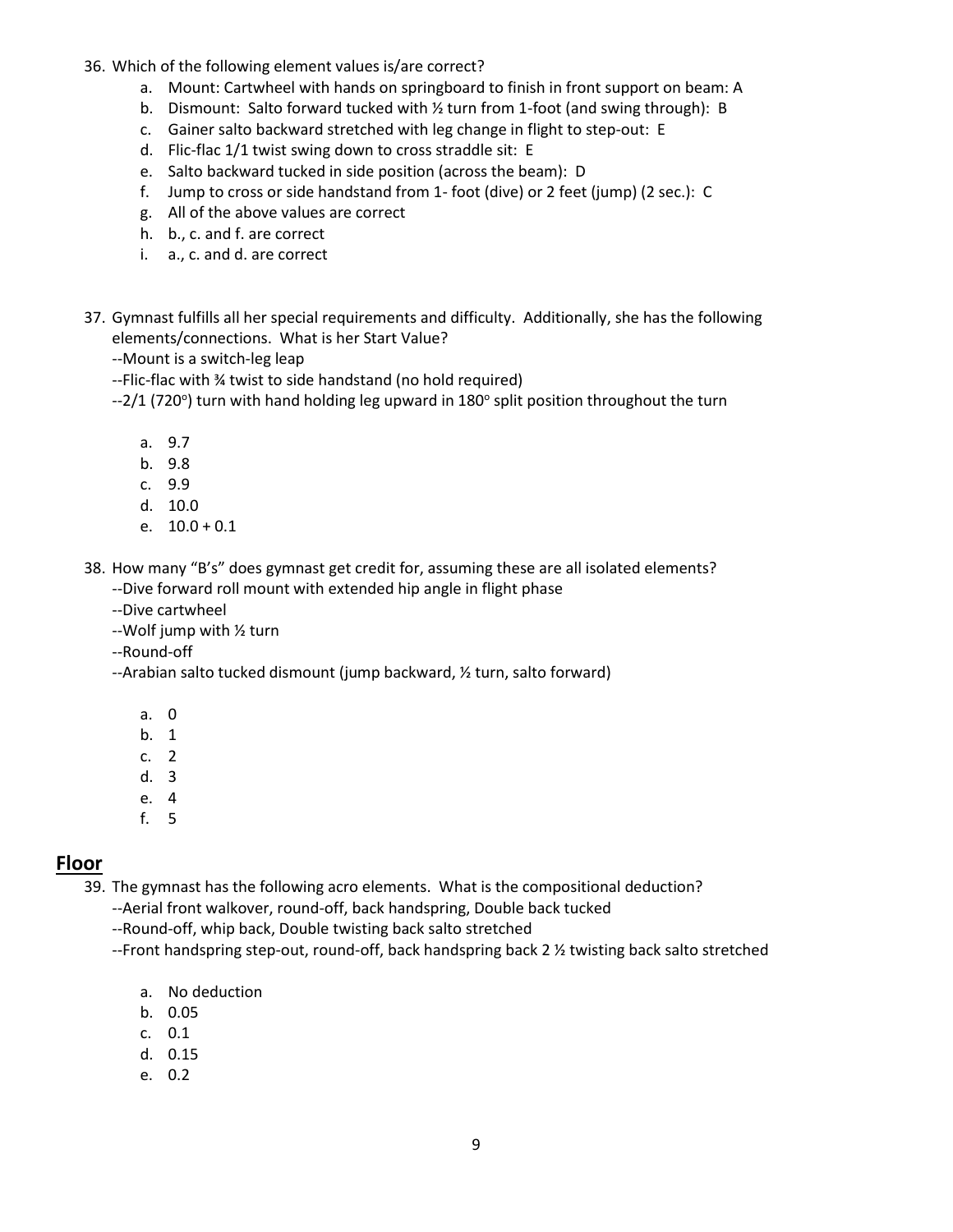- 40. What is the MAXIMUM deduction for the following errors?
	- --Lack of a "B" or higher turn
	- --No "C" salto or higher in exercise
	- --Fail to hold ending pose for one second

--Concentration pause of 3 seconds before final tumbling pass

- a. 0.5
- b. 0.55
- c. 0.6
- d. 0.65
- e. 0.7
- f. 0.75
- g. 0.8
- h. 0.85
- 41. Which is the LARGEST maximum deduction?
	- a. Failure to show synchronization of music with ending pose
	- b. Relaxed/incorrect footwork on non-VP throughout exercise
	- c. Fail to perform turns in high relevé' (each)
	- d. Leg separations (each)
	- e. Incomplete twist on acro elements
	- f. Insufficient height on aerials
	- g. e. and f.
	- h. d. and f.
- 42. Which is CORRECT Chief Judge deduction?
	- a. Absence of music 2.0
	- b. Music with whistles or animal sounds 1.0
	- c. Exercise shorter than 30 seconds 1.0
	- d. Coach on FX mat No deduction
	- e. Overtime 0.2
	- f. Gymnast hops both feet out of bounds 0.3
	- g. All of the above deductions are correct
	- h. None of the deductions listed are correct
- 43. Gymnast does a Round-off, back handspring, whip back full twist to back handspring, Back 2/1 twisting layout salto. What is the value?
	- a.  $A + C$
	- b.  $A + C + 0.1$  CV
	- c.  $B + C$
	- d.  $B + C + 0.1$  CV
	- e.  $C + C$
	- f.  $C + C + 0.2$  CV
	- g. None of the above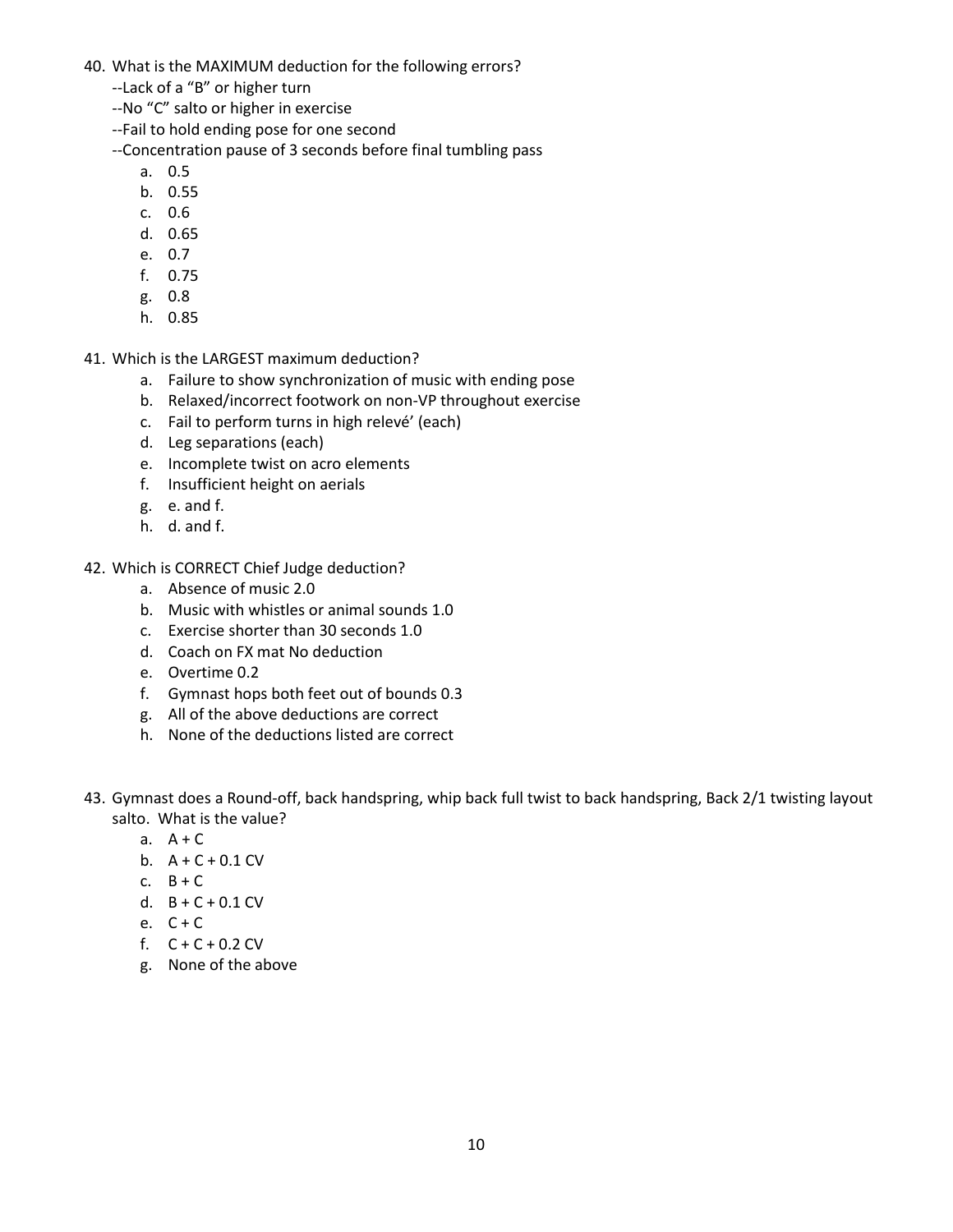- 44. What is the MAXIMUM potential deduction for these errors?
	- --Lack of variety in choreography
	- --Lands with feet apart on Popa

--Lack of precision in completing the turn on a double toe turn

--Insufficient dynamics throughout exercise

- a. 0.3
- b. 0.35
- c. 0.4
- d. 0.45
- e. 0.5
- f. 0.55
- g. 0.6
- h. 0.65
- i. 0.7
- 45. How many "D" elements are listed?
	- --Split jump with 1 ½ turn
	- --Switch leap with 1/1 turn
	- --Jump with 1/1 turn to side-split jump with landing in front lying support (full twisting Shushunova)
	- --Wolf jump with 1 ½ turn
	- --2/1 turn in tuck stand
		- a. 0
		- b. 1
		- c. 2
		- d. 3
		- e. 4
		- f. 5

46. Speaking of rhythm and music, which is the LARGEST deduction?

- a. Poor relationship of music and movement throughout the exercise
- b. Fail to show synchronization of music with ending pose
- c. Incorrect rhythm during direct connections
- d. Insufficient variation in rhythm and tempo throughout the exercise
- 47. Gymnast has 4 "A's," 2 "B's," 1 "C," and a double back tucked and a full twisting double back in her routine. She fulfills all special requirements. Additionally, she has 0.3 in Connective Value. What is her Start Value?
	- a. 9.7
	- b. 9.8
	- c. 9.9
	- d. 10.0
	- e.  $10.0 + 0.1$
- 48. Gymnast does a Salto forward piked, step out, Round-off, flic-flac, salto backward stretched with 2/2 twist, salto forward tucked. What is the Connective Bonus?
	- a. 0
	- b. +0.1
	- c. +0.2
	- d. +0.3
	- e. +0.4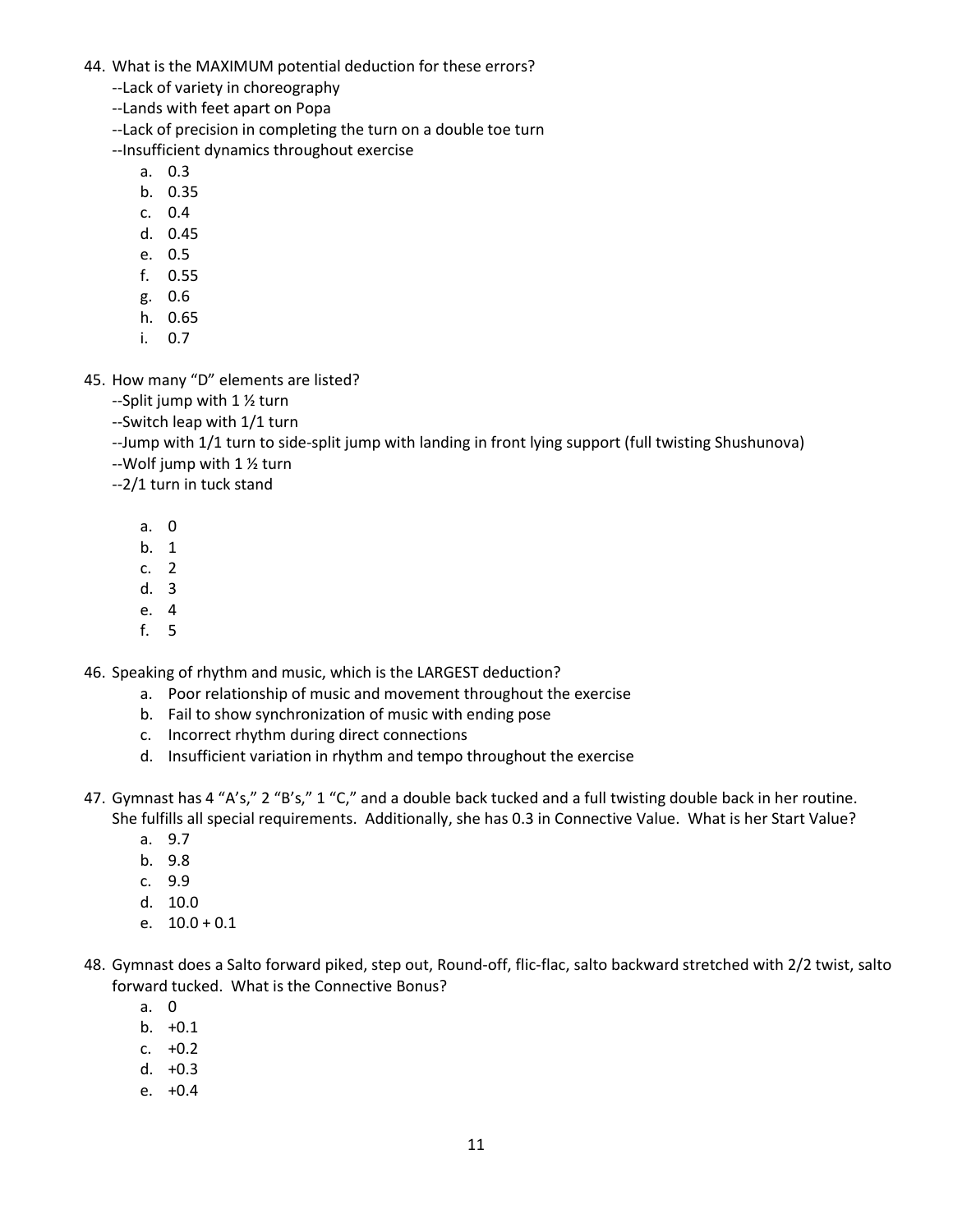- 49. What is the total MAXIMUM deduction for the following errors?
	- --Incorrect body alignment, position or posture on non-VP's throughout exercise
	- --Legs not parallel to floor on split jump full turn
	- --Insufficient height of a double back piked
	- --Incomplete twist on triple twist
		- a. 0.6
		- b. 0.65
		- c. 0.7
		- d. 0.75
		- e. 0.8
		- f. 0.85
		- g. 0.9
		- h. 0.95
		- i. 1.0
		- j. 1.05

50. Which of these turns are "D" level?

- a. Memmel (2/1 turn holding free leg with hands at 180° split position)
- b. Triple turn in tuck stand on one leg
- c. Double illusion turn without touching floor with free leg or hand
- d. 2/1 turn on one leg to scale forward held for 2 seconds
- e. 3/1 turn on one leg
- f. 2/1 turn with heel of free leg extended forward at or above horizontal without holding free leg with hands
- g. All of the above are "D's"
- h. a., c., d
- i. b., e., f., g.
- j. a., c., d., e., f.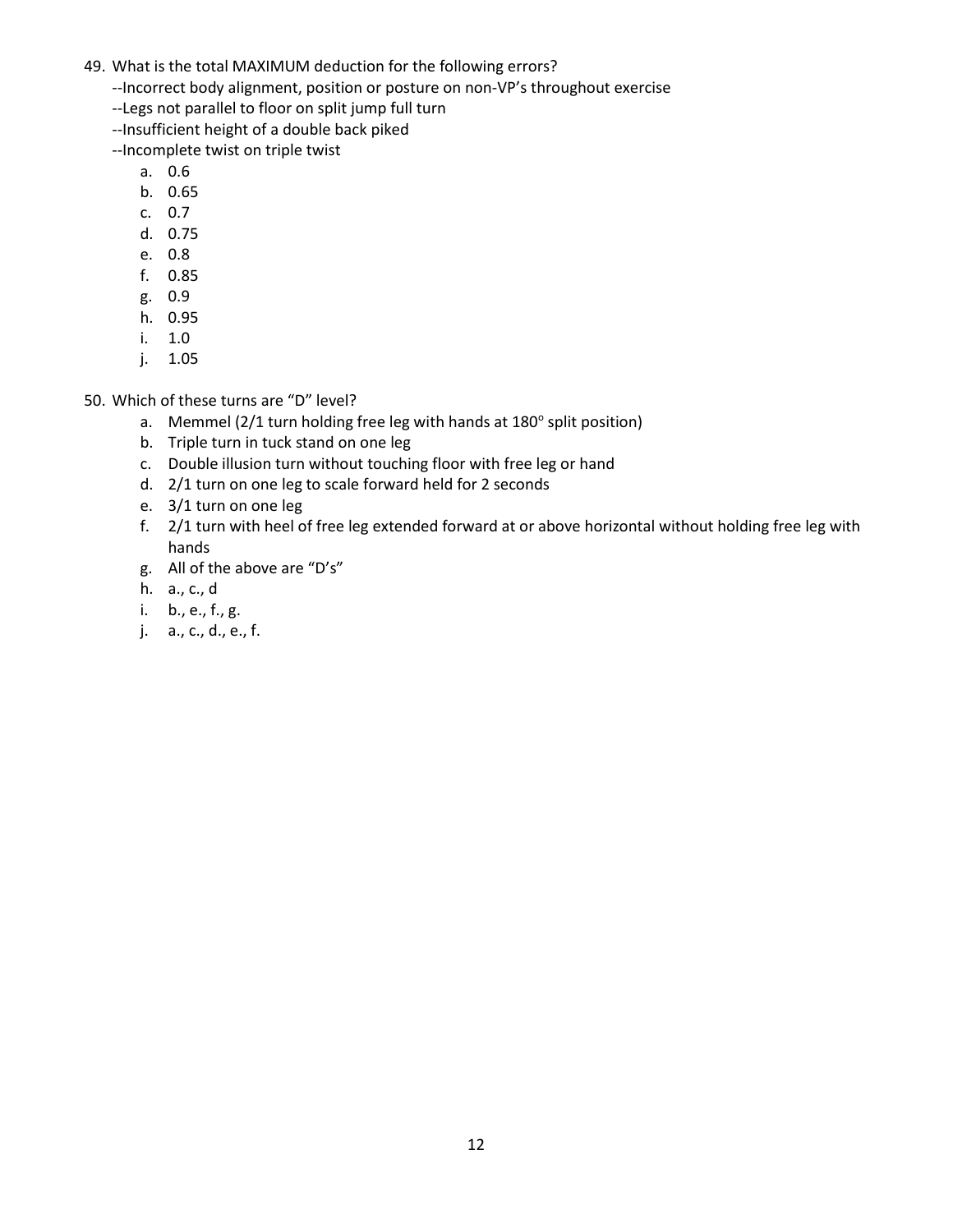# **Answer Sheet**

### **General**

- 1. i. The only judge who is NOT affiliated is one whose child is a recreational gymnast at a competing club. Thankfully—so judges' children can in fact do basic gymnastics without causing affiliation to that judge.
- 2. i. Gymnast giving technical verbal clues to her own teammate is NOT a CJ deduction. Coach going on the FX mat to remove a scrunchie that flew off the gymnast's head is also NOT a CJ deduction.
- 3. a. Beam routine that is less than 30 seconds is 2.0 deduction. No music on floor 1.0, incorrect attire 0.2, incorrect apparatus specification 0.3, fail to mark floor boundary 0.1
- 4. h. None of these choices is correct. If judge on 4-judge panel misses a routine, her score is the same as the score of the highest of the other judges and an average is calculated as normal. A coach may see all the scores and start values of all the judges. Inquiries must be submitted within 5 minutes of the end of the event rotation and can only include flat compositional errors. And finally, a chief judge cannot and should not call a conference except for the scores being out of range or if an impossible SV has been awarded.
- 5. e. The two middle scores are 7.9 and 8.65 which averages to 8.275. HOWEVER, they are 0.75 apart. Therefore, the chief judge needs to call a conference as the range of scores for an average in the 8's is 0.7.
- 6. d. 9.8. She has 7 elements in total but needs 8 elements total. We use the E to replace a missing B, so she is short an A. Calculation: 9.5 -0.1(A)+0.2(E)+0.2(CV)=9.8
- 7. c. 0.6 ^0.1 Arm Swings, ^0.2 Pikes down (insufficient stretch), ^0.3 bent legs

### **Vault**

- 8. c. Gymnast can do 2 more vaults; CJ deducts 0.5 from the next one (don't score the vault she did without being signaled)
- 9. d. 0.9 ^0.1 feet, ^0.3 hip angle, ^0.5 LA turn begun too early (Note that the hip angle and LA turn deduction have CHANGED since the prior Code)
- 10. b. Late completion of twist in second flight phase is ^0.3 deduction. There is no longer a deduction listed for LA turn begun too late in the second flight phase. Incomplete LA turn on first flight phase is ^0.3. LA turn too early in support/repulsion phase is ^0.5 and insufficient exactness of LA turn in second flight phase is ^0.1
- 11. True. This is a new deduction so I thought I'd give you one relatively easy question to help you remember it.
- 12. j. both b. and d. are correct. a. If coach spots during vault, it is void. c. gymnast has 3 tries to get over vault and get a score so her score is 9.3. e. it's ok for coach to be in between board and vault table on Yurchenkos. f. deduct only for the fall
- 13. c. 0.7 Up to 0.3 dynamics, Up to 0.1 each on first and second flight for feet and up to 0.2 for shoulder angle
- 14. a. 0.7 Up to 0.3 direction, Up to 0.2 incorrect body posture, Up to 0.2 trunk movements to maintain balance

### **Bars**

- 15. a. This is new—that a cast to HS or a short cast prior to the same element is considered a different connection. Good luck with the shorthand on that! b. only gets credit 2x's c. only once d. Gets no value & no SR e. Gets no VP and therefore no CV bonus
- 16. c. 2 Facing same direction throughout exercise and performing one of three requirements (Min "B" Forward, Min "B" 3/6/7 and min "C" turn) are each flat 0.1 deductions. Lacking two bar changes is flat 0.2 deduction. Gymnast can cast squat on after a fall and no longer gets deduction for more than 1 squat on—remember this as it is NEW this code!
- 17. d. 3 All are "D's" except the Ricna-straddle (which is like a Tkatchev only from stalder position) which is an "E"
- 18. d. Since she was unsuccessful the first time, she gets VP and D bonus the second time. I am trying to confuse you—the SR is two DIFFERENT releases and she got the SR by touching the bar the first time so she needs a second DIFFERENT B or better flight element and I didn't give you enough information to know if she did that or not.
- 19. g. a Giant 1 ½ turn is a "D" and a toe on front salto tucked or piked with 1/1 twist dismount is also a "D." The other skills listed are "E's."
- 20. b. D + E + 0.2 CV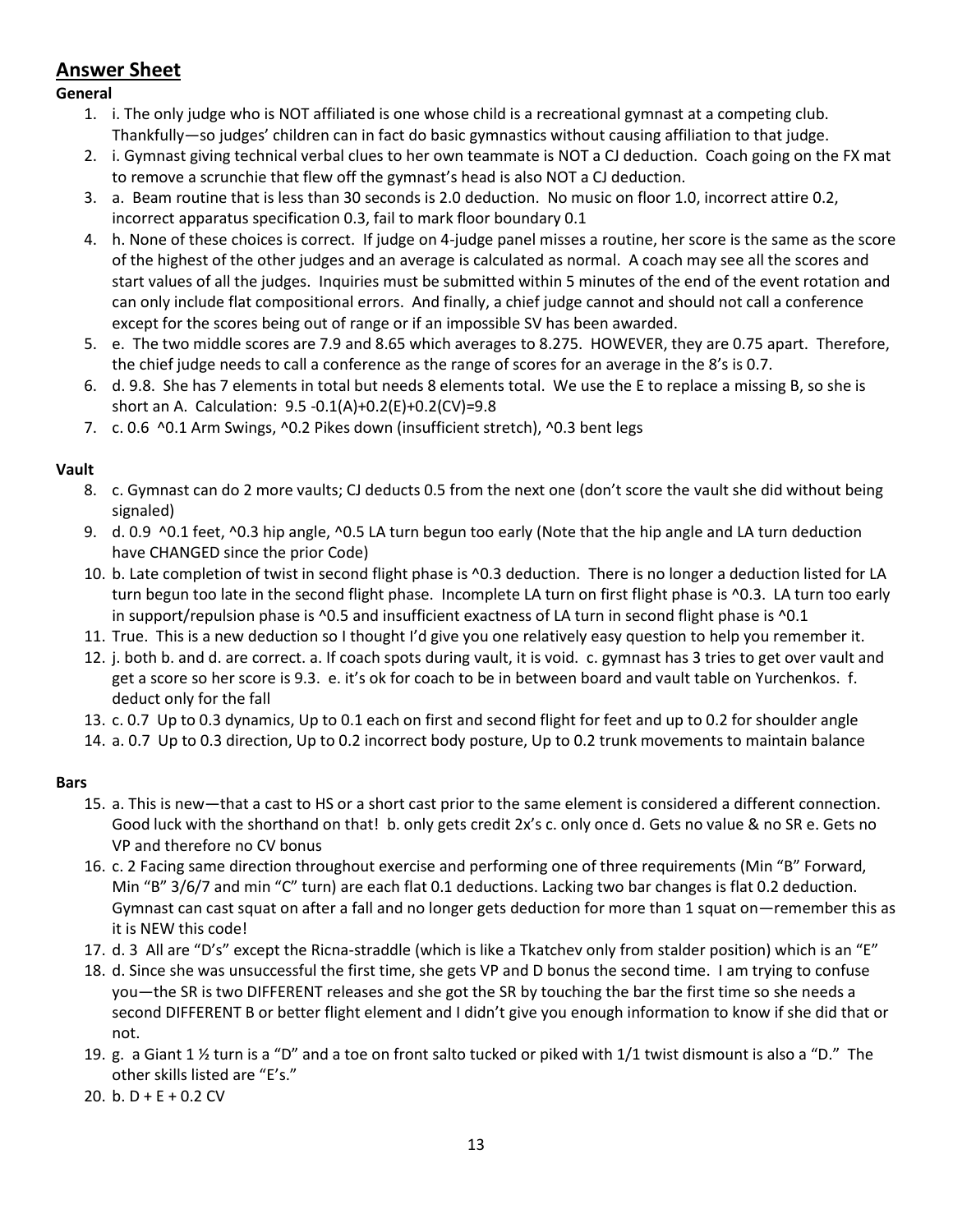- 21. c.  $D + C + C + 0.1$  CV total (the  $+0.1$  CV is for the  $D + C$ . The C+C into dismount gets NO CV as there is not turn or flight in the clear hip to handstand. Did I trick you?
- 22. d. 0.7 Legs apart up to 0.2, Amplitude of release skill up to 0.2, Bent arms up to 0.3
- 23. f. It's 0.5 for the third run approach to mount/touch springboard without mounting. a. 0.2, b. ^0.4, c. 0.4 maximum for steps, d. squat on landing ^0.d, e. Hitting mat with feet 0.3
- 24. c. 9.9. While she has 0.5 in D or E bonus, she has no Connective Value so her maximum start value is 9.9.
- 25. g. a. and d. are correct. Hop grip change to a reverse grip must be completed prior to initiation of the turn to be considered flight element. Giant circle backward hop 1/1 turn is an exception and CONSIDERED a flight element. A hop-grip change to a reverse grip, followed by a  $\frac{1}{2}$  turn (180°) is considered ONE element.
- 26. D. 0.8 Maximum of 0.5 for 2 extra swings following one element, 0.2 for hitting bar, 0.1 for landing too close to bar on dismount.

### **Beam**

- 27. a. is correct. Note that choreography in 2/3 directions incurs no deduction (a change). Rhythm & tempo throughout exercise is up to 0.2. Relaxed footwork on non-value parts throughout exercise is now ^0.3. And Body alignment/position/posture on non-value parts throughout is ^0.3
- 28. d. 3. The aerial round-off is an "E." The rest of skills listed are "D's."
- 29. a. Failure to remove mounting apparatus after mount is 0.3 CJ deduction. Warming up on mat after fall is 0.2, overtime is 0.1 and coach standing next to beam throughout is 0.1
- 30. b. Turn is completed when the support foot and hips have reached 360° rotation and the free leg touches the beam (not 270°)
- 31. f. D+C +0.2 CV bonus. (Note this is a change—that mounts can count in a 2 acro flight element series)
- 32. f. c. and e. There is no longer a definition of artistry as originality and well, frankly, e. was just a giveaway answer.
- 33. e. 4 The full turn with hand holding leg in split is "C" value; the rest are "E's."
- 34. a. 0.55 (0.1 for lacking 2 different acro directions, 0.1 for doing more than 2 straddle jumps, 0.05 flexed feet, ^0.3 for direction on gainer salto dismount off end of beam)
- 35. a. Deduct 2.0 chief judge deduction for incomplete exercise less than 30 seconds so 6.1 2.0 = 4.1
- 36. i. a., c. and d. are correct. A front salto tucked ½ turn dismount is an "A." A salto backward tucked across the beam is an "E." A jump or dive to handstand and hold for 2 seconds is a "B."
- 37. c. 9.9. The switch leg leap mount is a "D," the flic-flac ¾ turn to handstand is "E" and the Double turn holding leg in 180 $^{\circ}$  split is an "E." Remember, she also needs CV, so her SV is 9.5 + 0.4 (D and E bonus) = 9.9.
- 38. e. 4 All elements listed are "B's" EXCEPT the dive roll mount is a "C." Note that the dive cartwheel and the round-off are considered different elements.

### **Floor**

- 39. d. 0.15 for failing to perform SALTOS in 2 different directions. She has only backward saltos. (Note that this definition is a change from the last code). She also gets a 0.05 deduction for choice of salto elements not up to the competitive level—she has 3 tumbling passes with a D, D and a direct A+C. In the chart in Appendix 15, this is a .05 compositional deduction so the total is 0.15. Whew—that was harder than most questions!
- 40. d. 0.65 Lack of B turn 0.2, No C salto 0.3, Fail to hold end pose 1 second 0.05, Concentration pause 2 seconds or more 0.1
- 41. b. Footwork throughout is ^0.3. Synchronization of music at end of routine 0.1, turns not in relevé' ^0.1, Leg separations ^0.2, Twists on acro ^0.2, Height on aerials ^0.2
- 42. h. None of the deductions listed is correct. Absence of music is 1.0, Music with whistles or animal sounds is No deduction (1.0 deduction if words), Exercise shorter than 30 seconds 2.0, Coach on FX mat at Level 10 is 0.5, Overtime is 0.1, and gymnast with any part of body out of bounds is 0.1 (you're thinking perhaps of FIG rules where 1 foot out versus 2 feet out is a different deduction.)
- 43. d. B + C + 0.1 CV Note that this is NEW for Indirect Acro Connections and we are likely to see some interesting combinations become more common.